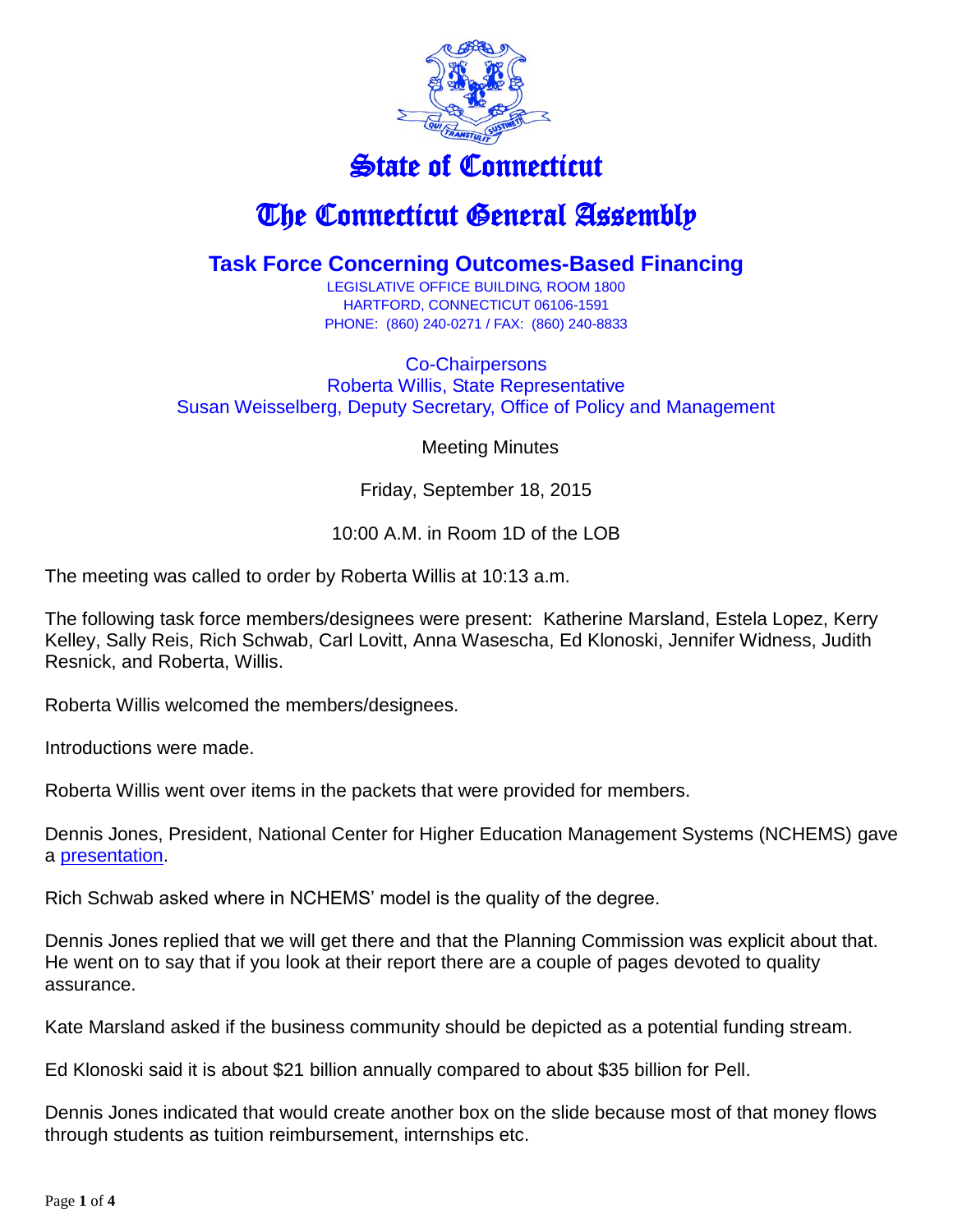Kate Marsland said she is concerned about the four to six year lag time between onset of matriculation and entry into the workforce, and asked how would we know what the anticipated workforce needs are.

Dennis Jones responded that the secret is to put not too fine a point on it. He went on to say that you start with the idea that all degrees are workforce degrees and have value. Dennis continued that health professions generally are important; in some states STEM is important. He suggested not projecting too specifically.

Kate Marsland stated that it would be interesting to look at what skill sets cut across all sectors.

Estela Lopez asked to broaden the statement of workforce needs to societal needs.

Dennis Jones continued his presentation.

Aims McGuinness asked Dennis to give an example of enacting as a program versus expressing it as an incentive.

Dennis Jones replied that in Florida the legislature said every freshman has to write 4,500 words as part of the freshman experience, which is different from saying every freshman has to be able to exhibit certain kinds of capabilities, and we will pay for that.

Estela Lopez asked if Dennis could point out one or two states that are doing a good job moving ahead with performance based funding.

Sally Reis asked for those states that have assessment data over a few years.

Dennis Jones responded that the oldest model is in Tennessee and goes back five years.

Sally Reis said that she thought that Texas had a model that started in 2008 or 2009 and that they were going to have an evaluation done in 2015.

Dennis Jones replied that they had a set of goals and that the only part of Texas that has a performance funding model is the Texas state technical colleges. He went on to say that they are paid on the calculated contribution to the Texas economy. Dennis continued that Tennessee has had two governors in a row who have pushed hard on an attainment agenda, they have also done a good job lining up state policy with that goal, so it's not just funding, which they have done more aggressively than any other state, but they've done good articulation and transfer.

Aims McGuinness shared that the difference between states that have adopted outcomes based funding as basically pasting it on to the other dimensions of financing without really thinking about it versus the states that have really looked at the intentionality of state financing over a period of time. He continued that in Connecticut we need to continue thinking about outcomes based funding, but to think of it in the terms of the components that Dennis described and it is a long journey, it is not something done instantaneously.

Estela Lopez commented that she remembers Tennessee was ahead of the game of looking at assessments 20 years ago.

Kate Marsland asked how Tennessee is doing with alignment with K-12.

Dennis Jones responded that they are getting there.

Kate Marsland asked if there are any states that are good role models that the task force might look at.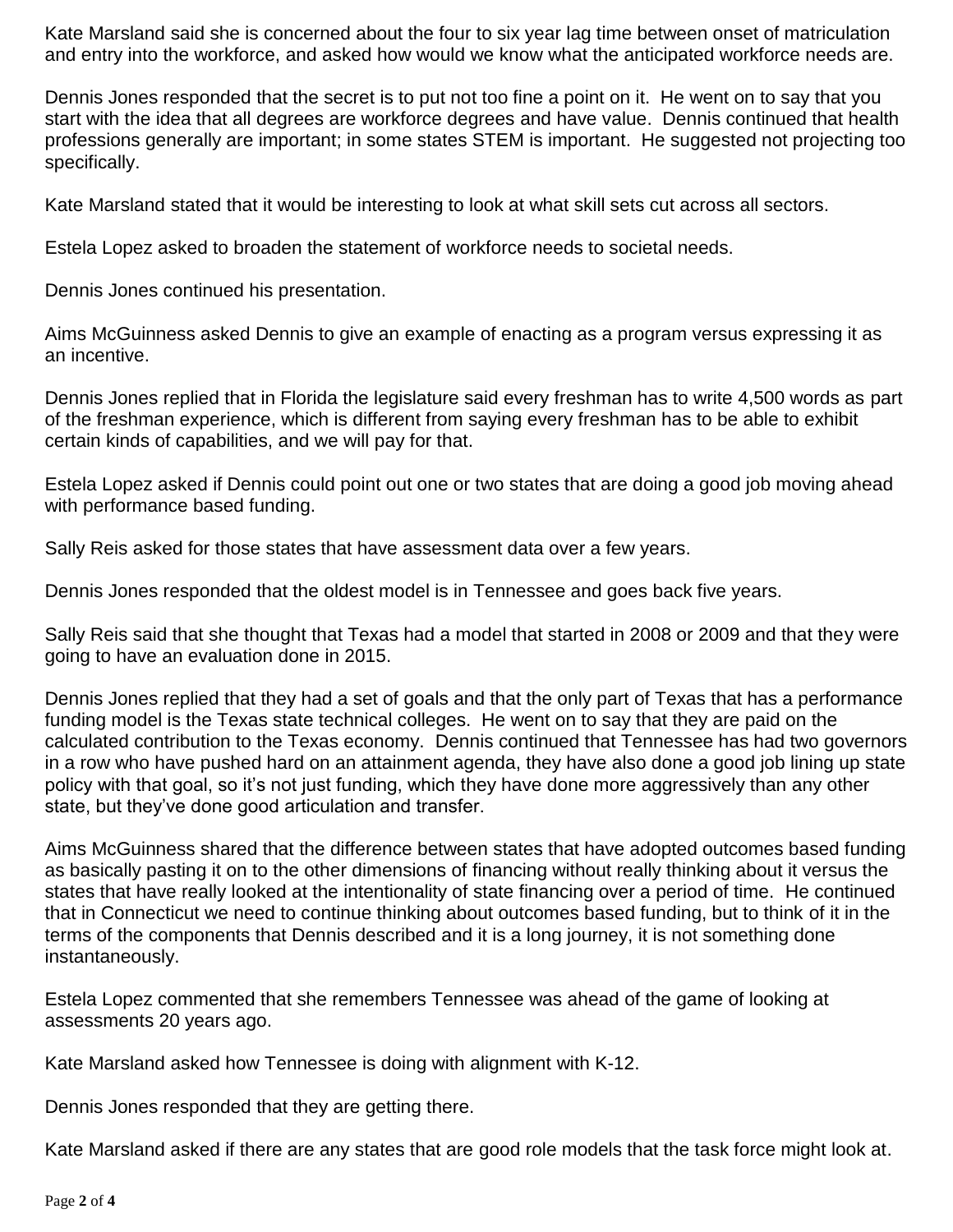Aims McGuinness replied that Kentucky stands out on that issue more than other states. He continued that you then have to raise the question – is finance policy reinforcing what is being done at a very high level on the connection with K-12. Aims stated that the incentive structure and the financing are not there.

Rich Schwab said that the net effect of Tennessee's over emphasis on assessment and tracking their teachers and looking at teacher performance is that what they've done is drive all the really bright teachers to the schools where the upper SES kids are because the challenges to increase scores are less. He continued that when we design outcomes we have to look at what our effect is on the overall goals of the state. Rich stated that one of his biggest concerns is that if we try to make numbers for everything we'll look more efficient if we graduate a teacher in four years, but we have data that shows that teachers who have that extra time enter higher, stay longer and have a greater impact on our students. He went on to say that he's also hearing that there is no research that has been done on these models that shows that this improves outcomes.

Dennis Jones stated that there is research that is just about completed and there is research in the State of Washington that doesn't get to the quality piece, but it does get to the piece that says that with regard to underprepared students, more of them get further into education and succeed under the financial model they put in place than before.

Aims McGuinness made a comment about a saying that because there is no research, that we shouldn't do anything. He went on to say that NCHEMS is one of the leaders on assessment of student learning. Aims continued that one thing they discovered was that getting states involved directly in the assessment of student learning did not work, that it was more important to look at the characteristics of institutions that contribute to student learning. Aims continued that state policy rarely directly affects faculty behavior; it affects the leadership of institutions. He added that what the Tennessee experience shows is that at the higher ed level that the details of the state level program empowered good presidential leadership and that these programs ought to be designed not to get down into the minutia, you ought to design them in a way that they empower the institutional leadership.

Kate Marsland said that she also hears NCHEMS saying that in addition to leadership you are talking about the culture and climate.

Dennis Jones continued his presentation.

Sally Reis stated that she thinks the angst of everyone in the room is related to new money and allocation of existing funds and the different standards for different missions.

Dennis Jones stated that was why this was put explicitly on the table; NCHEMS has been through this before.

Kate Marsland asked if both process and outcome would be evaluated.

Dennis Jones replied that part of that is being done by the [Planning Commission for Higher Education](https://www.cga.ct.gov/hed/taskforce.asp?TF=20130312_Planning%20Commission%20For%20Higher%20Education) via an annual report. He commented that the Planning Commission is addressing the outcomes portion, but not the process portion. Dennis continued NCEHMS' presentation.

Kate Marsland asked about articulation with the receiving institution.

Dennis Jones answered that in places like Tennessee, the numbers go up because when a student crosses the 60 credit bar, regardless of where they come from, that institution gets credit. He went on to say that students who come in with half of their program already done, the institution gets full credit for that degree. Dennis continued NCHEMS' presentation.